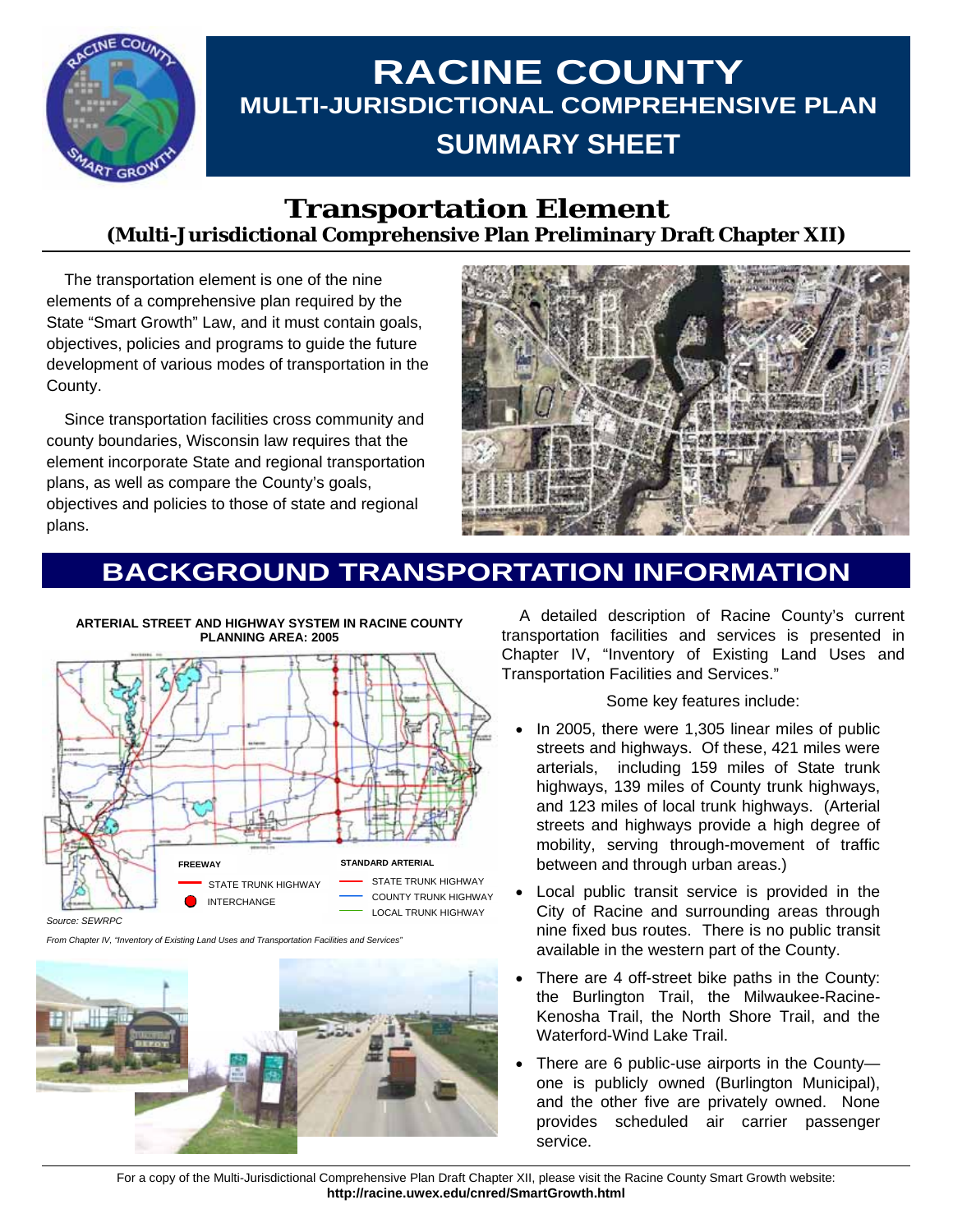### **REGIONAL TRANSPORTATION SYSTEM PLAN**

The Southeastern Wisconsin 2035 regional transportation plan provides a long-range guide for transportation in the Counties of Kenosha, Milwaukee, Ozaukee, Racine, Walworth, Washington, and Waukesha. Adopted by the Regional Planning Commission in 2006, the plan is designed to accommodate travel demands that may be expected under the 2035 regional land use plan.

The regional transportation system plan consists of the following elements:

• *Arterial Street and Highway Element*: This element has recommendations for functional improvements of arterial streets and highways, and recommendations about which governmental unit should have jurisdiction over each arterial with responsibility for maintenance and improvements.

In Racine County, the regional plan calls for an arterial street and highway system of approximately 448 miles by the year 2035. This includes construction of about 22 miles of new streets/highways, and widening for additional lanes on about 32 miles of existing arterials.

• *Public Transit Element*: The recommendations of the regional transportation plan would result in a doubling of transit services Region-wide by 2035, including a 200% increase in rapid transit services, a 59% increase in local transit services, and the development of new express transit services.

Specific recommendations for Racine County include: providing rapid transit service between eastern Racine County and the Milwaukee Central Business District; increasing the number of park-ride lots served by public transit; providing express bus service between business/industrial parks at I-94 and STH 20 and downtown Racine; and improving the City of Racine's local bus system to expand the area served and increase the frequency of services.

- *Bicycle and Pedestrian Facility Element:* This element promotes safe accommodation of bike and pedestrian travel, and encourages such options as an alternative to driving. The regional transportation plan recommends that bike travel accommodations (such as marked bike lanes, widened outside travel lanes, and widened and paved shoulders) be considered and implemented as arterial streets are resurfaced or reconstructed. The plan also recommends a system of off-street bike paths connecting the urban areas in Racine County; these would mostly be located in natural resource and utility corridors.
- *Travel Demand Management Element*: This element includes recommendations to reduce personal and motor vehicle travel, or to shift travel to alternative times and routes, allowing for more efficient use of the existing system. Some examples of measures that might be applicable in Racine County are: carpool lanes on freeway ramps, more park-ride lots, programs to increase use of public transit, and transit-oriented development (i.e., development that has a transit stop located within or adjacent to it).
- *Transportation Systems Management Element:* This element includes recommendations to manage existing transportation facilities to their maximum capacity and efficiency. Examples that have potential application in Racine County include: coordination of traffic signals to allow for efficient travel on arterials streets; restriction of curb-lane parking during peak traffic periods, and improved I-94 traffic management through advisory signs and expanded incident investigation sites.

**PUBLIC TRANSIT ELEMENT OF THE REGIONAL TRANSPORTATION SYSTEM PLAN: 2035** 





BELLE URBAN SERVICE — CITY OF RACINE



ROUNDABOUT — VILLAGE OF CALEDONIA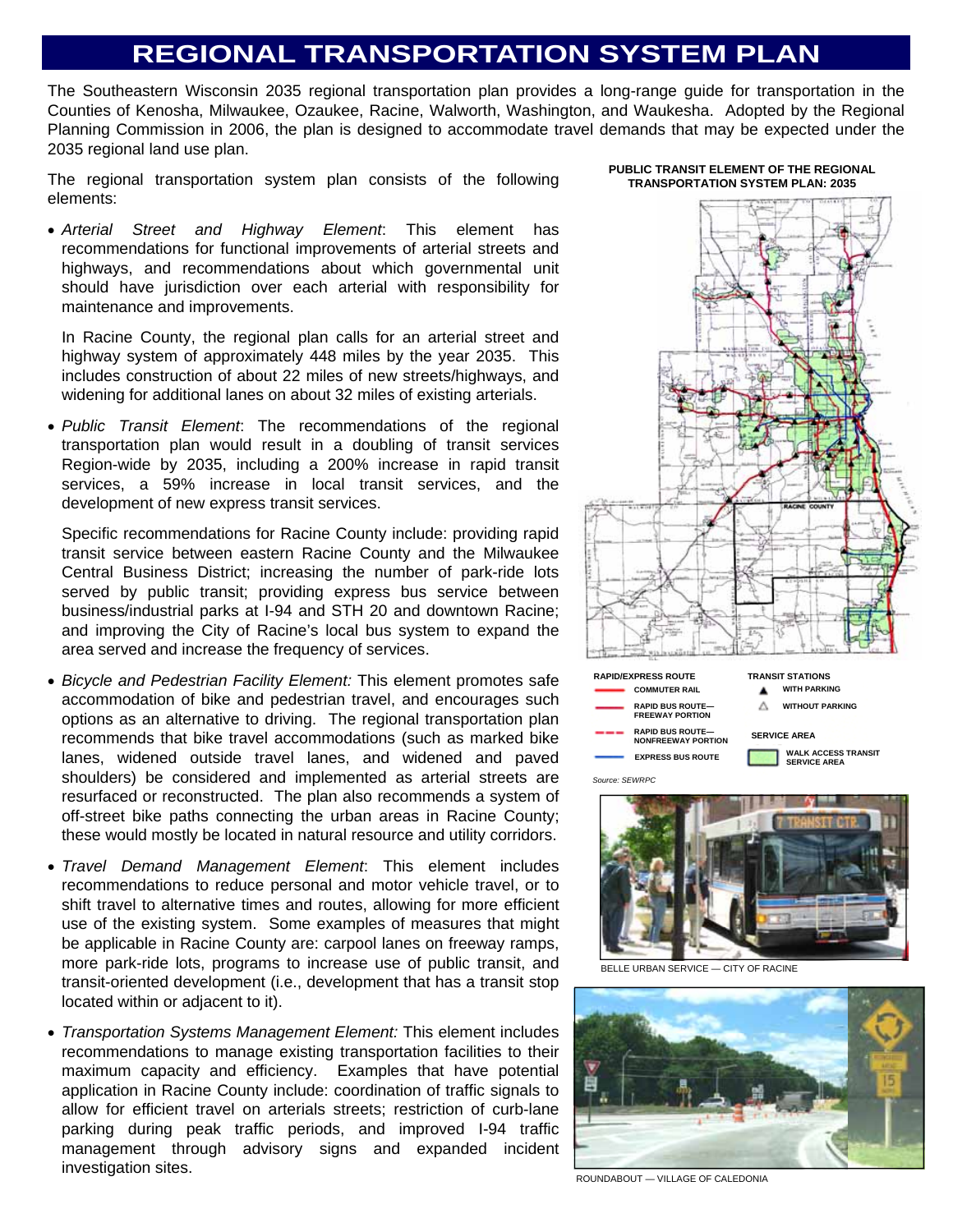In addition to the regional transportation system plan, the comprehensive plan also considers the following:

- *Regional Airport System Plan:* Air transportation is a valuable transportation mode for moving both people and cargo. Convenient access to an airport allows businesses to efficiently move goods and personnel, saving valuable time and increasing productivity. Adopted in 1996, the regional airport system plan recommends a system of 11 public-use airports to meet the commercial, business, personal and military air transportation needs of the Region. In Racine County, this includes the John H. Batten Airport, Burlington Municipal Airport, and Sylvania Airport.
- *State Transportation Planning*: The Wisconsin Department of Transportation (WisDOT) has prepared a number of statewide transportation plans, and is currently preparing Connections 2030, a long-range plan to address streets and highways, bicycle, pedestrian, transit and other forms of transportation on a corridor-by-corridor basis throughout the State.

## **PUBLIC INPUT**

Some of the key transportation-related issues identified through public participation efforts included:

- Strive for a balanced transportation system, including the expansion of the pedestrian and bicycle-friendly transportation system.
- Strive to improve transit services and accessibility and providing more multi-modal transportation options.
- Recommend the creation of transit services in the western part of the County and the expansion of services between eastern and western Racine County.
- Accommodate the development of a commuter rail (KRM) in the eastern portion of the County.
- Capitalize on the advantages of having an interstate highway (IH 94) serving the County.
- Address existing and future traffic congestion.
- Recognize the link between land use and transportation.
- Develop convenient and economical connections between the location of jobs and the labor force.

## **GOALS, OBJECTIVES, POLICIES & PROGRAMS**

- **Goal XII-1:** Provide a multi-modal transportation system that provides appropriate types of transportation needed by all residents of the County at an adequate level of service; provides choices among transportation modes; and provides inter-modal connectivity.
- **Goal XII-2:** Promote the coordination between land use and housing design that supports a range of transportation choices.
- **Goal XII-3:** Encourage development patterns that promote efficient and sustainable use of land, that can be readily linked by transportation systems, and utilize existing public utilities and services.

#### **Objectives**

The comprehensive plan's transportation objectives are designed to promote the development of a multi-modal transportation system which:

- Effectively services the existing land use pattern and promote the implementation of County and local land use plans, and meet the expected travel demand created by existing and proposed land uses.
- Is economical and efficient, and best meets all other objectives while minimizing public and private cost.
- Provides appropriate types of transportation for all residents in the County, including choices among transportation modes and inter-modal connectivity.
- Serves to protect the overall quality of the natural environment and preserve scenic and aesthetic features in the rural parts of the County.
- Minimizes the amount of energy consumed, especially nonrenewable energy sources.
- Provides opportunities for bicycling and walking, or other non-vehicular forms of travel, to promote a healthy lifestyle.

*Additional objectives are outlined in the complete draft chapter.*